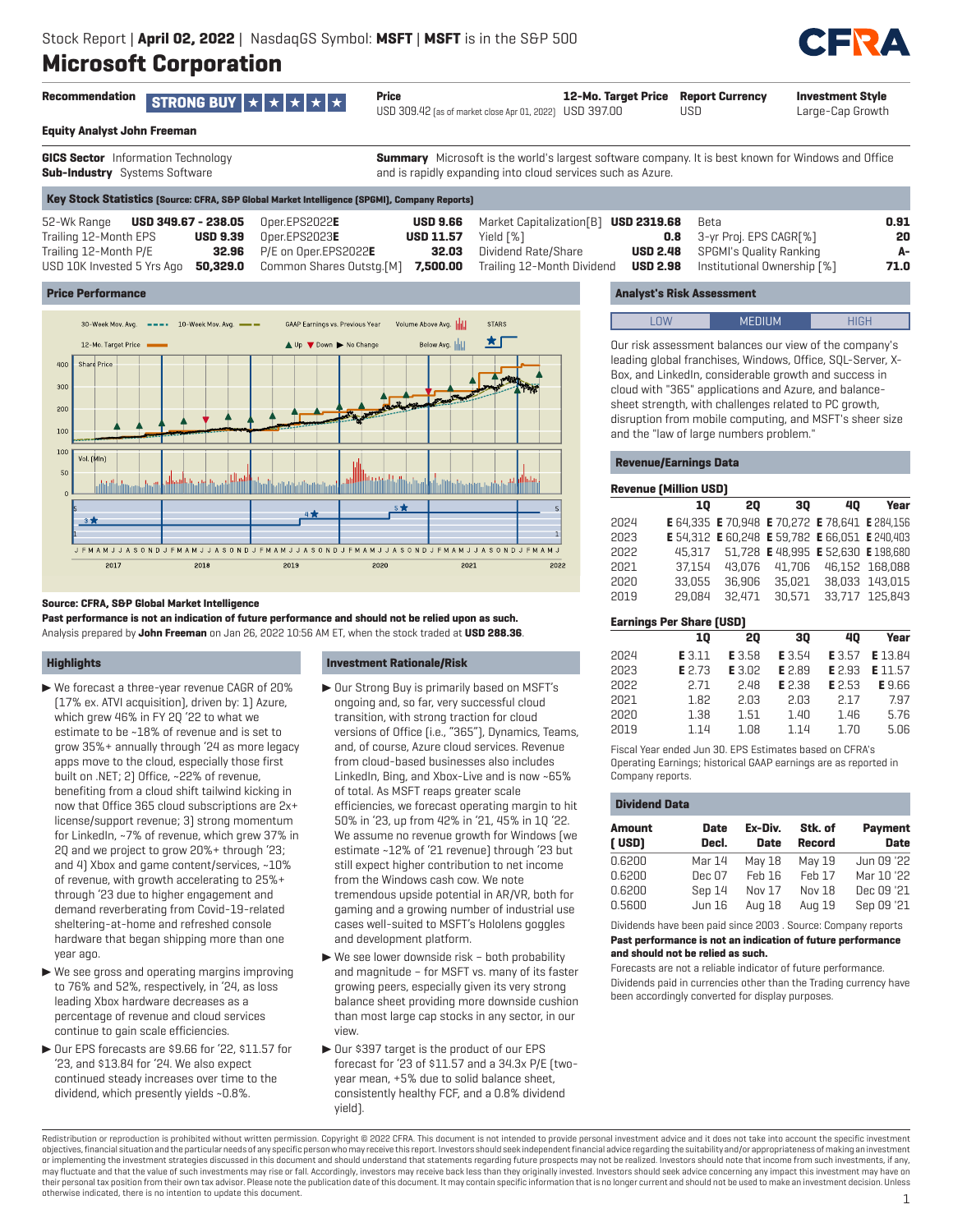

# **Business Summary** Jan 26, 2022

CORPORATE OVERVIEW. Microsoft (MSFT) was co-founded by Bill Gates and Paul Allen in 1975 and initially built and sold meta-software, specifically apps and tools used to develop software running on an emerging class of "microprocessors". While MSFT has remained active in meta-software (e.g., development kits, emulators, compilers, debuggers, etc.), the journey to becoming the world's largest software company really took off when Gates inked two key deals back-to-back in 1981. The first was with IBM making MSFT the exclusive operating system (OS) supplier for IBM's initial line of personal computers (PC's). The second was its purchase of the PC operating system it supplied to IBM called "DOS", on which MSFT cultivated an entire eco-system of developers and thousands of 3rd party applications.

CORPORATE STRATEGY. MSFT successfully extended its initial lead in PC operating systems with DOS into the next era of graphical or "GUI" operating systems similar to the Apple Macintosh – so similar, in fact, it prompted a lawsuit Apple famously lost, establishing that software's "look and feel" was too abstract for copyright protection. At the same time, Intel, which supplied the PC microprocessor, now called a Central Processing Unit (CPU), standardized the PC motherboard in the late 80's that, by the early 90's, started a wave of companies building "IBM compatible" PC's, ranging from IBM archrivals, NEC and DEC, to Michael Dell assembling made-to-order PC's in his Austin, TX dorm room. With Windows 3.1 in 1992, MSFT and Intel solidified their control over most of the PC market and cemented their mutually beneficial WinTel duopoly. WinTel quickly expanded from "client-side" PC's into an emerging server OS market with Windows NT, which included built-in networking and support for multi-user, shared file access, making stand-alone network OS's redundant, most notably rival Novel's Netware, effectively absorbing the market segment.

MSFT also parlayed the WinTel duopoly to selectively pick off the most broadly used Windows applications: word processor, spreadsheet, and e-mail and, later, category-defining, PowerPoint. With these four apps bundled and discounted, MS Office Suite quickly replaced leading incumbents in three major functional areas – Word for WordPerfect, Excel for Louts 123, Outlook for Lotus Notes, with PowerPoint coming along for the ride. MSFT also expanded into databases, though progress there has been slower. Yet, by the late '00's, MSFT moved ahead of IBM into the #2 share position with Access and SQL Server products, though still well behind Oracle, which dominates the mid-to-high end of the market. Through internal development in the '00's, MSFT also expanded into video game consoles with Xbox, now in a duopoly with Sony.

GOVERNMENT REGULATION. Yet, even at the peak of its market influence, not everything went MSFT's way. It was slow to react to the Internet, which exploded in popularity once navigation was made easy due to the graphical orientation of the Web. Gates rallied the troops with a now famous 1995 e-mail turning MSFT's strategic focus to the web browser and competitive attention to Netscape. MSFT once again went to its bundling playbook by integrating Internet Explorer with Windows. This move, however, pushed the U.S. government to sue MSFT in 1997 for abusing its PC OS monopoly. With heightened scrutiny, MSFT was unable to expand via large-scale M&A. From 1997, MSFT's first large scale acquisition was its moderately successful \$8.5B purchase of Skype in 2011, followed by its unsuccessful \$7B deal for Nokia's mobile phone unit in 2014 and its very successful social media entre with its \$26B LinkedIn acquisition.

LEADERSHIP. In 2014, Satya Nadella became MSFT's third CEO, taking over from Steve Ballmer. Nadella articulated a company mantra of "mobile-first, cloud-first", though it appears now that he only meant the second part. Soon after taking over, he restructured and wrote down the mobile phone business MSFT just bought and mothballed most of MSFT's mobile businesses, products, and projects. He then began to turn MSFT into a cloud computing giant, moving quickly away from its traditional model of selling user/seat software licenses, upgrades, and maintenance contracts. He invested more heavily in Azure, which evolved quickly to be competitive with Amazon AWS in both Infrastructure-as-a-Service (IaaS) and Platform-as-a-Service (PaaS) categories, finding many large enterprises eager to support a viable competitor to the dominant AWS. MSFT does not break out Azure specifically, but we estimate it grew from \$8B in '18, 7% of total, to \$30B in '21, 18% of our projected '21 total. We expect Azure, now MSFT's 2nd largest revenue source, to grow 40%+ Y/Y through '22 and 25%+ through '23. MSFT's largest revenue source, Office at ~20% of total, has grown in line with total revenue since '18, as 30%+ Y/Y growth in cloud-based Office 365 subscriptions were partially offset by declines in sales of legacy Office license/support. Now that the shift to Office 365 is largely complete for MSFT, we see Office 365 growing 20%+ Y/Y through '23, benefitting from a cloud-shift tailwind and higher monetization of non-paying users and supporting our overall 3-year revenue CAGR forecast of 15%.

FINANCIAL TRENDS. The impact of MSFT's cloud transition on overall revenue started with annual revenue growth rates of 7.8% (2015), -1.7% (2016), and 5.1% (2017), reflecting the initial headwind usually encountered in the shift from a legacy model with large up-front sales of software installed and operated on the customer's premises to one base on cloud delivery and subscription billing. Revenue growth hit 14%/ year in each of the next three years, accelerating further to 18% in '21, due to a cloud shift tailwind that kicks in when subscriptions exceed ~50% to 65% of total. We see MSFT also benefitting from an accelerated migration of apps to the cloud as enterprises strive for greater operational agility and streamlining in reaction to the global pandemic. With ongoing gross margin improvement as cloud delivery scales and the overall operating leverage of MSFT's model, we expect EPS growth to moderately exceed revenue growth through 2025.

# **Corporate information**

# **Investor contact**

B. Iversen (425 882 8080)

### **Office**

One Microsoft Way, Redmond, Washington, 98052-6399

#### **Telephone**

425 882 8080

**Fax**

# N/A

**Website**

www.microsoft.com

# **Officers**

**President, Chief Legal Officer & Vice Chairman** B. L. Smith **Corporate VP of Finance &** 

**Chairman & CEO** S. Nadella

**Executive VP & CFO** A. E. Hood

### **Administration and Chief Accounting Officer** A. L. Jolla

**Chairman & CEO**

S. Nadella

**Auditor**

Deloitte & Touche LLP

### **President, Chief Legal Officer & Vice Chairman** B. L. Smith

| P. S. Pritzker   |
|------------------|
| P. Warrior       |
| R. G. Hoffman    |
| S. E. Peterson   |
| S. Nadella       |
| T. L. List-Stoll |
|                  |
|                  |

**Domicile** Washington

**Founded** 1975

**Employees** 181,000

**Stockholders** 89,291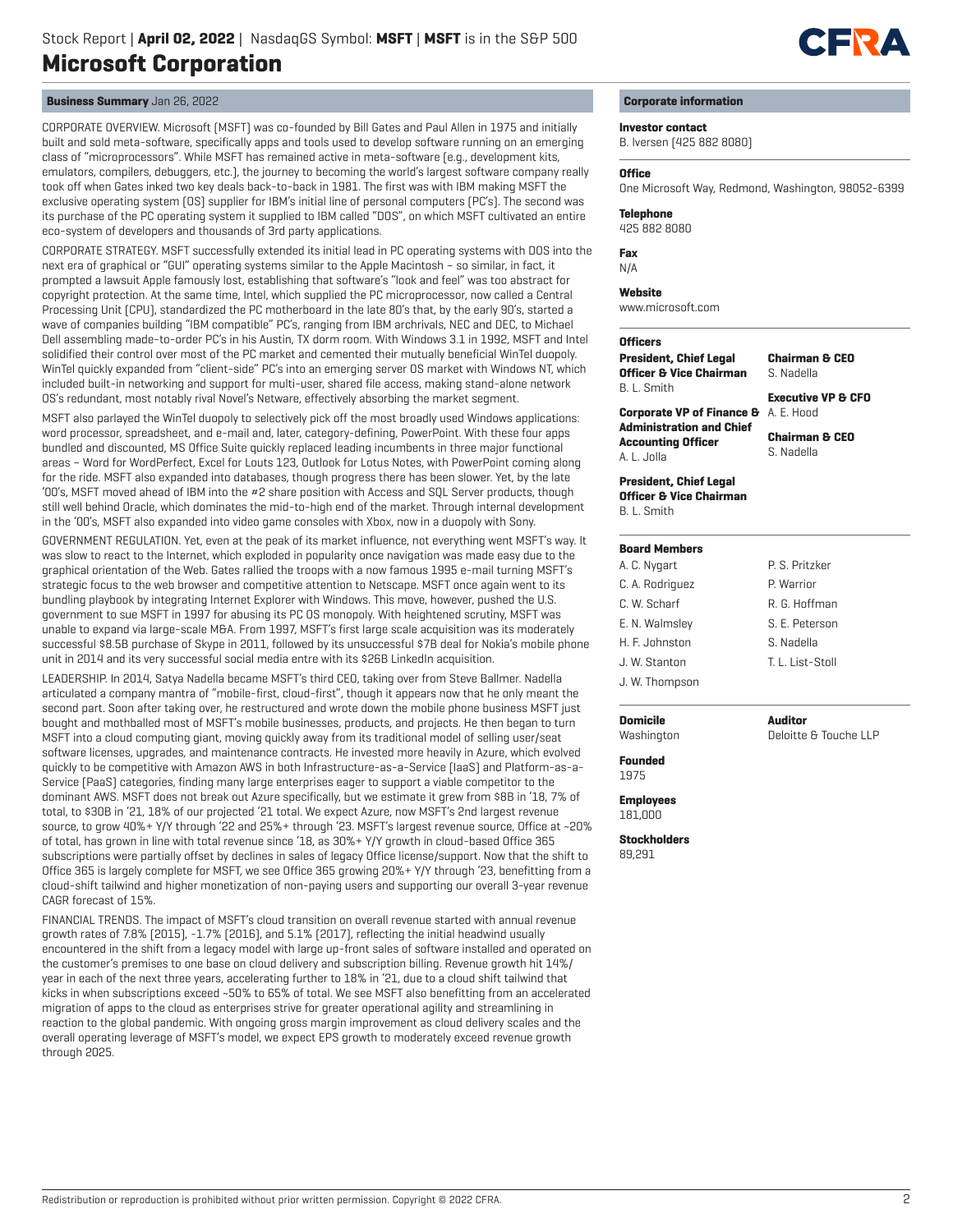

| <b>Quantitative Evaluations</b>         |                      |                                                                                                                                                       |               |                |                |                  |  |  |  |
|-----------------------------------------|----------------------|-------------------------------------------------------------------------------------------------------------------------------------------------------|---------------|----------------|----------------|------------------|--|--|--|
| <b>Fair Value Rank</b>                  |                      |                                                                                                                                                       | $\mathcal{P}$ | 3              | $\overline{4}$ | 5                |  |  |  |
|                                         |                      | LOWEST<br><b>HIGHEST</b><br>Based on CFRA's proprietary quantitative model,<br>stocks are ranked from most overvalued [1] to most<br>undervalued [5]. |               |                |                |                  |  |  |  |
| <b>Fair Value</b><br><b>Calculation</b> | <b>USD</b><br>296.71 | Analysis of the stock's current worth, based on CFRA's<br>proprietary quantitative model suggests that MSFT is<br>overvalued by USD 12.71 or 4.11%    |               |                |                |                  |  |  |  |
| <b>Volatility</b>                       |                      | LOW                                                                                                                                                   |               | <b>AVERAGE</b> |                | <b>HIGH</b>      |  |  |  |
| <b>Technical</b><br><b>Evaluation</b>   | NEUTRAL              | Since October, 2021, the technical indicators for MSFT<br>have been NEUTRAL"                                                                          |               |                |                |                  |  |  |  |
| <b>Insider Activity</b>                 |                      | <b>UNFAVORABLE</b>                                                                                                                                    |               | NEUTRAL        |                | <b>FAVORABLE</b> |  |  |  |

| <b>Expanded Ratio Analysis</b> |  |  |  |
|--------------------------------|--|--|--|
|--------------------------------|--|--|--|

|                                 | 2021     | 2020     | 2019     | 2018     |
|---------------------------------|----------|----------|----------|----------|
| Price/Sales                     | 12.26    | 10.93    | 8.25     | 6.96     |
| Price/EBITDA                    | 25.50    | 23.89    | 19.04    | 17.10    |
| Price/Pretax Income             | 28.99    | 29.48    | 23.77    | 21.07    |
| P/E Ratio                       | 33.65    | 35.33    | 26.47    | 46.30    |
| Avg. Diluted Shares Outstg. (M) | 7,608,00 | 7.683.00 | 7.753.00 | 7.794.00 |
|                                 |          |          |          |          |

Figures based on fiscal year-end price

| <b>Key Growth Rates and Averages</b> |        |         |         |  |  |  |  |  |
|--------------------------------------|--------|---------|---------|--|--|--|--|--|
| <b>Past Growth Rate [%]</b>          | 1 Year | 3 Years | 5 Years |  |  |  |  |  |
| Net Income                           | 38.37  | 54.63   | 24.43   |  |  |  |  |  |
| Sales                                | 17.53  | 15.06   | 13.02   |  |  |  |  |  |
| <b>Ratio Analysis (Annual Avg.)</b>  |        |         |         |  |  |  |  |  |
| Net Margin [%]                       | 36.45  | 32.87   | 28.00   |  |  |  |  |  |
| % LT Debt to Capitalization          | 31.86  | 37.26   | 41.14   |  |  |  |  |  |
| Return on Equity [%]                 | 47.08  | 43.21   | 36.20   |  |  |  |  |  |

| <b>Company Financials</b> Fiscal year ending Jun 30         |         |         |                                 |         |         |         |         |         |         |         |
|-------------------------------------------------------------|---------|---------|---------------------------------|---------|---------|---------|---------|---------|---------|---------|
| <b>Per Share Data [USD]</b>                                 | 2021    | 2020    | 2019                            | 2018    | 2017    | 2016    | 2015    | 2014    | 2013    | 2012    |
| <b>Tangible Book Value</b>                                  | 11.24   | 8.97    | 6.88                            | 5.08    | 5.51    | 6.45    | 7.26    | 7.61    | 7.35    | 5.93    |
| Free Cash Flow                                              | 7.44    | 5.94    | 4.99                            | 4.19    | 4.05    | 3.15    | 2.90    | 3.26    | 2.93    | 3.49    |
| Earnings                                                    | 8.05    | 5.76    | 5.06                            | 2.13    | 3.25    | 2.56    | 1.48    | 2.63    | 2.58    | 2.00    |
| Earnings (Normalized)                                       | 5.74    | 4.33    | 3.47                            | 2.73    | 2.22    | 2.04    | 2.11    | 2.05    | 2.04    | 2.06    |
| <b>Dividends</b>                                            | 2.24    | 2.04    | 1.84                            | 1.68    | 1.56    | 1.44    | 1.24    | 1.12    | 0.92    | 0.80    |
| Payout Ratio [%]                                            | 27.00   | 34.00   | 35.00                           | 77.00   | 46.00   | 54.00   | 81.00   | 40.00   | 34.00   | 38.00   |
| Prices: High                                                | 271.65  | 204.40  | 138.40                          | 102.69  | 72.89   | 56.85   | 50.04   | 42.29   | 35.78   | 32.95   |
| Prices: Low                                                 | 196.25  | 130.78  | 93.96                           | 68.02   | 50.39   | 39.72   | 40.12   | 30.84   | 26.26   | 23.79   |
| P/E Ratio: High                                             | 33.70   | 35.50   | 27.40                           | 48.20   | 22.40   | 22.20   | 33.80   | 16.10   | 13.90   | 16.50   |
| P/E Ratio: Low                                              | 24.40   | 22.70   | 18.60                           | 31.90   | 15.50   | 15.50   | 27.10   | 11.70   | 10.20   | 11.90   |
| <b>Income Statement Analysis [Million USD]</b>              |         |         |                                 |         |         |         |         |         |         |         |
| Revenue                                                     | 168.088 | 143,015 | 125,843                         | 110,360 | 96,571  | 91,154  | 93,580  | 86.833  | 77,849  | 73,723  |
| Operating Income                                            | 69,916  | 53,145  | 42,959                          | 35,058  | 29,331  | 27,188  | 28,172  | 27,886  | 27,497  | 27,956  |
| Depreciation + Amortization                                 | 10,900  | 12,300  | 11,600                          | 9,900   | 7,800   | 5,878   | 5,400   | 4,245   | 3,339   | 2,758   |
| Interest Expense                                            | 2,330   | 2,591   | 2,686                           | 2,733   | 2,222   | 1,243   | 781.00  | 597.00  | 429.00  | 380.00  |
| Pretax Income                                               | 71,102  | 53,036  | 43,688                          | 36,474  | 29,901  | 25,639  | 18,507  | 27,820  | 27,052  | 22,267  |
| <b>Effective Tax Rate</b>                                   | 13.80   | 16.50   | 10.20                           | 54.60   | 14.80   | 19.90   | 34.10   | 20.70   | 19.20   | 23.80   |
| Net Income                                                  | 61,271  | 44,281  | 39,240                          | 16,571  | 25,489  | 20,539  | 12,193  | 22,074  | 21,863  | 16,978  |
| Net Income (Normalized)                                     | 43,669  | 33,244  | 26,900                          | 21,247  | 17,386  | 16,320  | 17,388  | 17,239  | 17,283  | 17,488  |
| <b>Balance Sheet and Other Financial Data [Million USD]</b> |         |         |                                 |         |         |         |         |         |         |         |
| Cash                                                        | 130,256 | 136,492 | 133,832                         | 133,664 | 132,901 | 113,041 | 96,391  | 85,146  | 76,410  | 62,044  |
| <b>Current Assets</b>                                       | 184,406 |         | 181,915 175,552 169,662 162,696 |         |         | 139,660 | 122,797 | 114,246 | 101.466 | 85,084  |
| <b>Total Assets</b>                                         | 333,779 | 301,311 | 286,556                         | 258,848 | 250,312 | 193,468 | 174,472 | 172,384 | 142,431 | 121,271 |
| <b>Current Liabilities</b>                                  | 88.657  | 72,310  | 69,420                          | 58,488  | 55,745  | 59,357  | 49,647  | 45,625  | 37,417  | 32,688  |
| Long Term Debt                                              | 50.074  | 59,578  | 66,662                          | 72,242  | 76,073  | 40,557  | 27,808  | 20,645  | 12,601  | 10,713  |
| <b>Total Capital</b>                                        | 224,266 | 200,414 | 188,785                         | 170,226 | 183,238 | 126,538 | 115,467 | 112,987 | 95,234  | 79,138  |
| <b>Capital Expenditures</b>                                 | 20,622  | 15,441  | 13,925                          | 11,632  | 8,129   | 8,343   | 5,944   | 5,485   | 4,257   | 2,305   |
| <b>Cash from Operations</b>                                 | 76,740  | 60,675  | 52,185                          | 43,884  | 39,507  | 33,325  | 29,668  | 32,502  | 28,833  | 31,626  |
| <b>Current Ratio</b>                                        | 2.08    | 2.52    | 2.53                            | 2.90    | 2.92    | 2.35    | 2.47    | 2.50    | 2.71    | 2.60    |
| % Long Term Debt of Capitalization                          | 31.90   | 38.00   | 41.90                           | 48.10   | 45.80   | 32.70   | 24.10   | 18.30   | 13.20   | 13.50   |
| % Net Income of Revenue                                     | 36.50   | 31.00   | 31.20                           | 15.00   | 26.40   | 22.50   | 13.00   | 25.40   | 28.10   | 23.00   |
| % Return on Assets                                          | 13.76   | 11.30   | 9.85                            | 8.61    | 8.26    | 9.24    | 10.15   | 11.07   | 13.03   | 15.20   |
| % Return on Equity                                          | 47.10   | 40.10   | 42.40                           | 19.40   | 31.90   | 27.00   | 14.40   | 26.20   | 30.10   | 27.50   |

Source: S&P Global Market Intelligence. Data may be preliminary or restated; before results of discontinued operations/special items. Per share data adjusted for stock dividends; EPS diluted. E-Estimated. NA-Not Available. NM-Not Meaningful. NR-Not Ranked. UR-Under Review.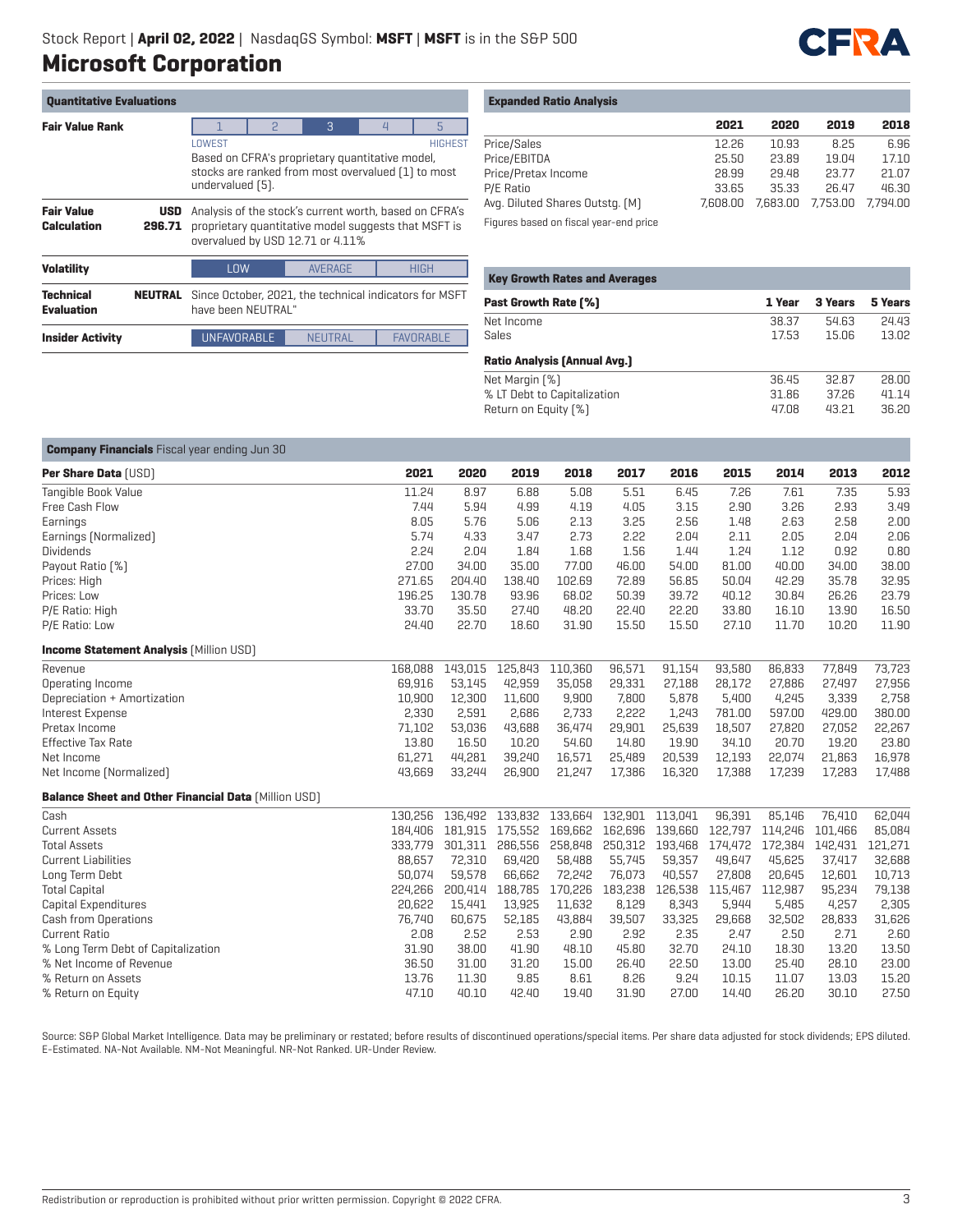

# **Sub-Industry Outlook**

CFRA has a positive fundamental outlook for the S&P 500 Systems Software sub-industry, as we also have for the S&P 500 Application Software sub-industry. In an increasingly "cloud world", the distinction between application and systems software becomes fuzzier and less relevant from an investor's perspective, as the client-server era's clear demarcations dissolve into an increasingly distributed and functionally federated micro-services architecture. Not to mention the fact that Microsoft and Oracle, which together make up 95% of the S&P 500 System Software sub-industry by market cap, generate less than 50% of their revenue from what would be considered "systems software".

Now including results from 4Q21, TTM revenue for the S&P 500 Software Industry constituents was \$459B, +19.9% Y/Y, accelerating from 19.2% growth in 3Q21 and 17.5% Y/Y growth in 2Q. Software industry growth has been accelerating since 2H20 as many enterprises delayed projects and cut spending due to the initial uncertainty at the start of the Covid-19 pandemic. We continue to forecast S&P 500 Software Industry revenue for 2022 to grow 16% Y/Y, primarily driven by cloud migration and Covid-19-related digital transformation projects and partially hindered by declining revenue from sales of legacy clientserver software licenses and maintenance and support, decelerating only modestly to 14% in 2023.

Compared to the S&P 500 Software Industry, the larger overall global software industry, which grew 2.3% Y/Y in 2020 to \$571B, contains many smaller, niche-oriented, or country-specific vendors more dependent on legacy maintenance revenue from the client-server era (and even from lingering mainframe software). We project the overall global software industry to grow 10.7% in 2021 to \$632B (IDC's numbers for 2021 are expected to be published later in 2022) and 9.1% in 2022 to \$690. In August 2020, we formalized CFRA's "Four Key Trends in Enterprise Software," which we see as crucial to understanding the software industry and distilling investment-

relevant insights as it evolves: Cloud Migration, Digital Transformation, The Rise of Meta-Software, and Artificial Intelligence (AI). While the lingo has changed, the investment-relevant impact of these trends has been building for over a decade, though, in our view, only cloud migration is now hitting "peak impact." Similar to the financial crisis of 2008, Covid-19's impact on the overall economy, especially on energy, travel, restaurants, and many brickand-mortar retailers, led to a dip in IT spending growth in 2020. Yet, like 2008, Covid-19 has accelerated these trends as enterprises reacted with aggressive cost-cutting and streamlining for greater operational agility. On top of that, the massive surge in remote workers and the sudden need to serve customers while minimizing physical contact catalyzed faster cloud adoption and greater investment in digital transformation projects, a.k.a. substituting software for labor and capital in the means of production (e.g., Uber's software substitutes for taxi dispatch systems and dispatchers).

Despite the sharp tech sell-off in the first week of 2022, the S&P 500 Systems Software subindustry is still up 28.0% TTM vs. 14.8% for the overall S&P 500. At a P/E of 32.7x vs. the overall S&P 500 P/E of 22.3x, the relative valuation for this sub-industry is roughly in line with history, though it is on the high-side historically on an absolute basis.

# **/ John Freeman**

### **Industry Performance**

### **GICS Sector: Information Technology Sub-Industry: Systems Software**

Based on S&P 1500 Indexes

Five-Year market price performance through Apr 02, 2022



NOTE: A sector chart appears when the sub-industry does not have sufficient historical index data.

All Sector & Sub-Industry information is based on the Global Industry Classification Standard (GICS).

Past performance is not an indication of future performance and should not be relied upon as such.

**Source: CFRA, S&P Global Market Intelligence**

# **Sub-Industry: Systems Software Peer Group\*: Systems Software**

| <b>Peer Group</b>                      | <b>Stock</b><br>Symbol |                 | <b>Exchange Currency</b> | Recent<br><b>Stock</b><br>Price | Stk. Mkt.<br><b>Cap.</b> [M] | 30-Dav<br>Price<br>Chg. [%] Chg. [%] | 1-Year<br>Price | P/E<br>Ratio | Fair<br>Value<br>Calc. | [%] | Return<br><b>Yield on Equity</b><br>[%] | LTD to<br>Cap [%] |
|----------------------------------------|------------------------|-----------------|--------------------------|---------------------------------|------------------------------|--------------------------------------|-----------------|--------------|------------------------|-----|-----------------------------------------|-------------------|
| <b>Microsoft Corporation</b>           | <b>MSFT</b>            | <b>NasdagGS</b> | <b>USD</b>               | 309.42                          | 2,319,680.0                  | 3.1                                  | 27.7            | 33.0         | 296.71                 | 0.8 | 49.1                                    | 30.1              |
| Check Point Software Technologies Ltd. | <b>CHKP</b>            | NasdagGS        | <b>USD</b>               | 139.23                          | 18,489.0                     | $-6.5$                               | 22.6            | 23.0         | 132.91                 | N/A | 24.3                                    | 0.8               |
| CrowdStrike Holdings, Inc.             | CRWD                   | NasdagGS        | <b>USD</b>               | 227.85                          | 52,580.0                     | 12.9                                 | 21.8            | <b>NM</b>    | N/A                    | N/A | $-24.3$                                 | 42.2              |
| Fortinet. Inc.                         | <b>FTNT</b>            | NasdagGS        | <b>USD</b>               | 339.01                          | 54,518.0                     | $-1.7$                               | 81.9            | 93.0         | 249.41                 | N/A | 73.3                                    | 55.5              |
| NortonLifeLock Inc.                    | NLOK                   | NasdagGS        | <b>USD</b>               | 26.94                           | 15,686.0                     | $-9.0$                               | 25.8            | 17.0         | N/A                    | 1.9 | $-313.2$                                | 73.8              |
| Oracle Corporation                     | ORCL                   | <b>NYSE</b>     | <b>USD</b>               | 82.01                           | 218,816.0                    | 4.8                                  | 14.2            | 31.0         | 54.91                  | 1.6 | 1060.3                                  | 102.8             |
| Palo Alto Networks, Inc.               | <b>PANW</b>            | NasdagGS        | <b>USD</b>               | 611.11                          | 60.185.0                     | 5.0                                  | 86.3            | <b>NM</b>    | N/A                    | N/A | $-79.9$                                 | 6.9               |
| ServiceNow, Inc.                       | <b>NOW</b>             | <b>NYSE</b>     | <b>USD</b>               | 548.69                          | 109,738.0                    | $-6.5$                               | 8.2             | 486.0        | 280.94                 | N/A | 7.0                                     | 34.5              |
| UiPath Inc.                            | PATH                   | <b>NYSE</b>     | <b>USD</b>               | 22.18                           | 11.650.0                     | $-34.6$                              | N/A             | <b>NM</b>    | 15.26                  | N/A | $-44.9$                                 | 2.5               |
| VMware, Inc.                           | <b>VMW</b>             | <b>NYSE</b>     | <b>USD</b>               | 114.21                          | 48,089.0                     | $-4.5$                               | $-25.1$         | 26.0         | 100.65                 | N/A | 44.5                                    | 105.6             |
| Zscaler, Inc.                          | ZS                     | NasdagGS        | <b>USD</b>               | 246.21                          | 34,737.0                     | $-3.2$                               | 40.1            | <b>NM</b>    | N/A                    | N/A | $-63.5$                                 | 63.4              |

\*For Peer Groups with more than 10 companies or stocks, selection of issues is based on market capitalization.

NA-Not Available; NM-Not Meaningful.

Note: Peers are selected based on Global Industry Classification Standards and market capitalization. The peer group list includes companies with similar characteristics, but may not include all the companies within the sa industry and/or that engage in the same line of business.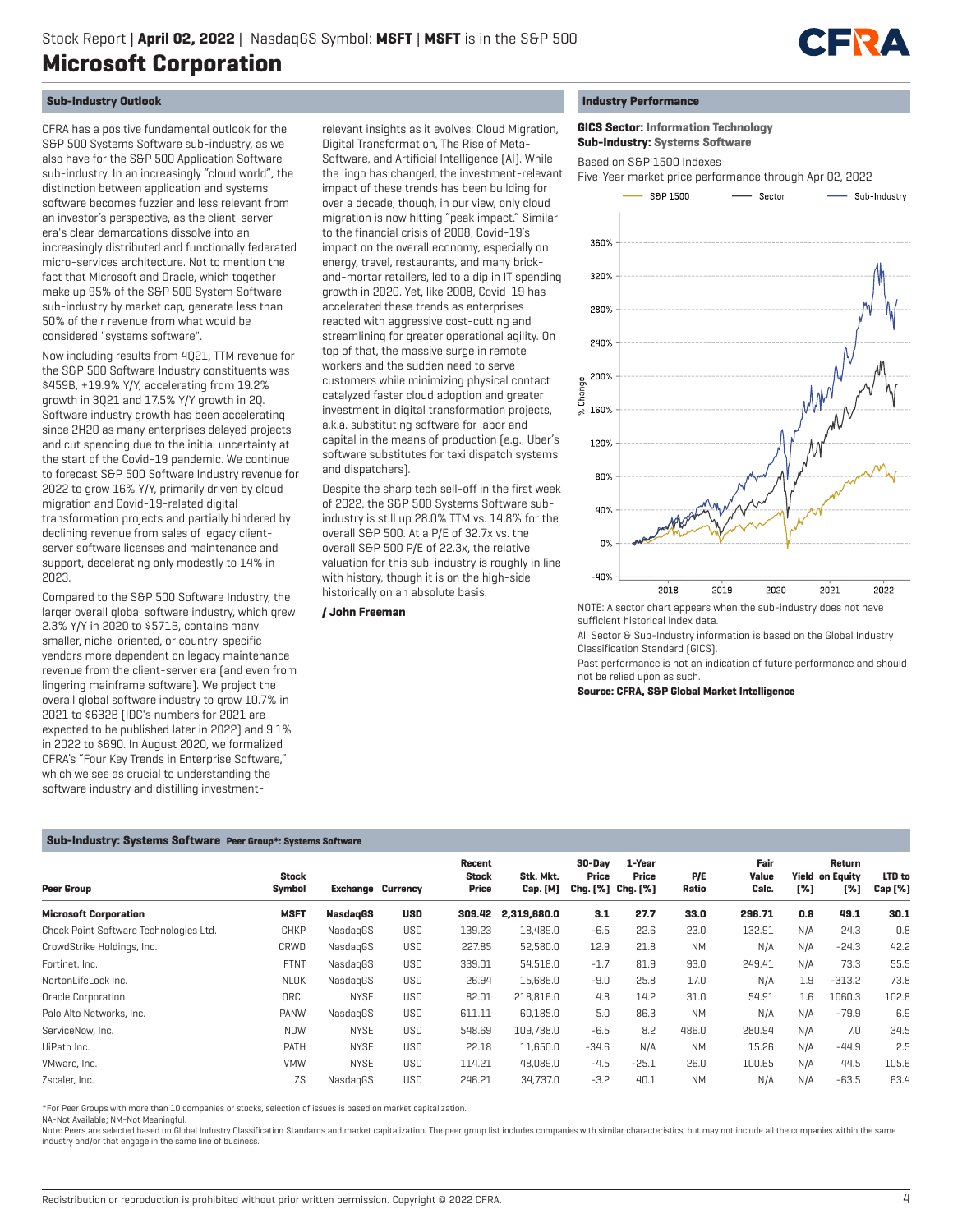

# **Analyst Research Notes and other Company News**

# **January 26, 2022**

01:59 AM ET... CFRA Keeps Strong Buy Rating on Shares of Microsoft Corporation (MSFT 288.49\*\*\*\*\*):

We trim our target by \$5 to \$397 after impressive FY 2Q 22 results that exceeded already elevated expectations, especially on the bottom line, benefitting not only from three quarters in a row of 20%+ Y/Y growth, the highest organic growth in a decade, but also modest 100bps Y/Y operating margin expansion. Our \$397 target is the product of our EPS forecast for '23 of \$11.57, \$0.08 higher, and a 34.3x P/E (2 year mean, +5% due to solid balance sheet, consistently healthy FCF, and a 0.8% dividend yield). 2Q revenue grew 20% Y/Y to \$51.7B, about in line with consensus, while EPS of \$2.48 grew 22% Y/Y and beat by \$0.16. We also raise our EPS forecasts for '22 by \$0.34 to \$9.66 and for '24 by \$0.17 to \$13.84. Growth was led by Intelligent Cloud (+26% Y/Y to 35% of 2Q total), driven mostly by Azure, +46% Y/Y, though LinkedIn revenue grew a very impressive 37% Y/Y to ~9% of total and Dynamics 365 was up 45% to ~2% of total. Investors were also likely heartened by guidance implying 15% Y/Y revenue growth in 3Q. / John Freeman

# **January 18, 2022**

04:01 PM ET... CFRA Maintains Strong Buy Rating on Shares of Microsoft Corporation (MSFT 304.22\*\*\*\*\*):

We raise our target by \$14 to \$402 after MSFT announced a \$68B, all-cash plan to buy Activision Blizzard (ATVI) (\$62B given ATVI's \$6B in net cash), the leading video game publisher in what we see as a brilliant, bold move -- MSFT's largest by far (LinkedIn is now second at \$26B in 2016) and one we expect to be materially accretive to EPS. Our \$402 target is the product of our EPS forecast for '23 of \$11.49, now \$0.37 higher, and a 35.0x P/E (2-year mean, +8% due to historically strong balance sheet, consistently strong FCF generation, and a 0.8% dividend yield). We leave '22 at \$9.32 but raise our EPS forecast for '24 by \$0.40 to \$13.67. We are concerned MSFT may jeopardize its Xbox platform as developers may not want to compete on a platform against the platform owner. However, in our view, the architectural similarity between the semi-custom AMD processors in both the Sony PS5 and Xbox Series X consoles encourages developers to make games for both, given the lower incremental effort of doing so. / John Freeman

# **December 07, 2021**

09:36 AM ET... CFRA Raises Opinion on Information Technology to Overweight from Marketweight (MSFT 326.19\*\*\*\*\*):

We raised our recommended exposure to the S&P 500 Information Technology sector to overweight from marketweight. We think cyclical sectors will be boosted now that the Omicron-induced sell-off has likely run its course. The pullback in prices resulted in an adjustment in multiples for decelerating tech sector growth in 2022, making the group more attractive relative to other sectors; secular drivers for the tech sector also remain very much intact. Finally, while the sector carries a neutral count of component companies with favorable CFRA STARS rankings versus all stocks in the S&P 500, it sports above-average cap-weighted aggregate CFRA STARS and market-leading relative strength. / Sam Stovall

### **October 27, 2021**

12:13 AM ET... CFRA Maintains Strong Buy Rating on Shares of Microsoft Corporation (MSFT 310.12\*\*\*\*\*):

We raise our target by \$26 to \$388 based on: 1) another quarter of outstanding results with Sep-Q ('21) revenue growth accelerating again to 22% Y/Y as MSFT's large subscription shift tailwind (+6 to 8% in Y/Y growth by our estimate) begins to hit peak impact, which we expect to last through FY 23 with a residual tailwind of +2% to 4% higher Y/Y growth likely lasting through FY 25; 2) another quarter of 50% Y/Y growth for Azure cloud, which is completely additive to total growth, driving 31% Y/Y higher Intelligent Cloud revenue to 37% of total; 3) continued strong operating margin expansion, up 200 bps Y/Y to 45%, despite gross margin declining 100bps Y/ Y. Our \$388 target is the product of our '23 EPS forecast of \$11.12, now \$0.21 higher, and a 34.9x P/E (2-year mean, +10% due to \$67B in net cash and a 0.8% dividend yield). Revenue of \$45.3B grew 22% Y/Y and beat consensus by \$1.33B; EPS of \$2.27, +25% Y/Y, beat by \$0.19. We also raise our EPS forecasts for '22 by \$0.14 to \$9.32 and for '24 by \$0.27 to \$13.27. / John Freeman

# **July 28, 2021**

12:04 PM ET... CFRA Maintains Strong Buy on Shares of Microsoft Corporation (MSFT 286.54\*\*\*\*\*):

We raise our target \$60 to \$362 based on 1) impressive Jun-Q ['21) results with

revenue growth accelerating to 21% Y/Y, driven primarily by a large cloud shift tailwind now gaining momentum (Commercial Office 365 +25% Y/Y; Dynamics 365, 2%-3% of total revenue, +49%), 51% Y/Y growth for the Azure cloud platform (closing in on 20% of total revenue) and secondarily by the return of ad spend for LinkedIn and Bing; and 2) continued strong operating margin expansion, up 600 bps Y/Y to 41%, boosted by 200 bps gross margin expansion to 70%, as cloud scales, partially offset by 162% Y/Y growth in low-margin, recently upgraded Xbox hardware. Our \$362 target is the product of our '23 EPS forecast of \$10.91, rolled forward from '22 and \$0.48 higher, and a 33.2x P/E (2-year mean, +10% due to \$63B in net cash and a 1% dividend yield). 4Q revenue of \$46.2B was 21% Y/Y and beat consensus by \$1.85B; EPS of \$2.17, +49% Y/Y, beating by \$0.25. We also raise our EPS forecasts for '22 by \$0.08 to \$9.18 and initiate '24's at \$13.00. / John Freeman

### **January 27, 2021**

02:50 PM ET... CFRA Maintains Strong Buy Rating on Shares of Microsoft Corporation (MSFT 232.45\*\*\*\*\*):

We maintain our Strong Buy and raise our target by \$19 to \$280 based on another strong quarter, with 17% YoY revenue growth driven by: 1. a rising cloud-shift tailwind now that cloud-based revenue approaches 60% of total with Azure Cloud (~18% of Q2 revenue, CFRA estimate) reaccelerating to 50% YoY growth from the high 40's in FY Q4 20 (Jun.) and Q1 '21; 2. Nov. 11 Xbox Series X launch and surge in video game play/sales due to global sheltering-at-home drove 51% YoY growth for all X-box-related revenue (~10% of total). Our \$280 target is the product of our now higher '22 EPS forecast of \$8.64 (+\$0.16) and a 32.1x multiple (2-yr. mean, +10% due to a strong balance sheet and 1% dividend yield). 2Q revenue of \$43.1B was up 17% YoY and beat consensus by \$2.8B; EPS of \$2.03, +34% YoY, beat by \$0.39. We also raise our EPS forecasts for '21 to \$7.46 (+\$0.47) and for '23 to \$10.15 (+ \$0.12), driven by our projected 3-yr. revenue CAGR of 15% and operating margin expansion to 48% in '23, vs. 37% '20 and 42% for Q2 '21. / John Freeman

# **October 28, 2020**

10:21 AM ET... CFRA Maintains Strong Buy Rating on Shares of Microsoft, Inc. (MSFT 213.25\*\*\*\*\*):

We maintain our Strong Buy and raise our target by \$7 to \$261 based on strong Q1 FY 21 (Jun.) results, driven primarily by a cloud-shift tailwind gaining momentum now that cloud subscriptions are ~60% of revenue, and secondarily by Xbox, up 30% YoY -- surprisingly strong just before the November 11 launch of the new Xbox Series X, with completely re-designed hardware for a much more immersive and compelling experience, in our view. Our \$261 target is the product of our '22 EPS forecast of \$8.48, up by \$0.04, and a 30.8x multiple (2-year mean, +10% due to a strong balance sheet and a 1% dividend yield). Q1 revenue of \$37.2B beat consensus by \$1.4B and was up 12% YoY; EPS of \$1.82, +32% YoY, beat by \$0.27. We also raise our EPS forecasts for '21 to \$6.99 (+\$0.03) and for '23 to \$10.03 (+ \$0.14), driven by our projected 3-yr. revenue CAGR of 15%, and our forecasted expansion of operating margin to 47% in '23, vs. 37% for FY 20 and 43% for Q1 '21, as cloud delivery begins reaping considerable economies-of-scale. / John Freeman

Note: Research notes reflect CFRA's published opinions and analysis on the stock at the time the note was published. The note reflects the views of the equity analyst as of the date and time indicated in the note, and may not reflect CFRA's current view on the company.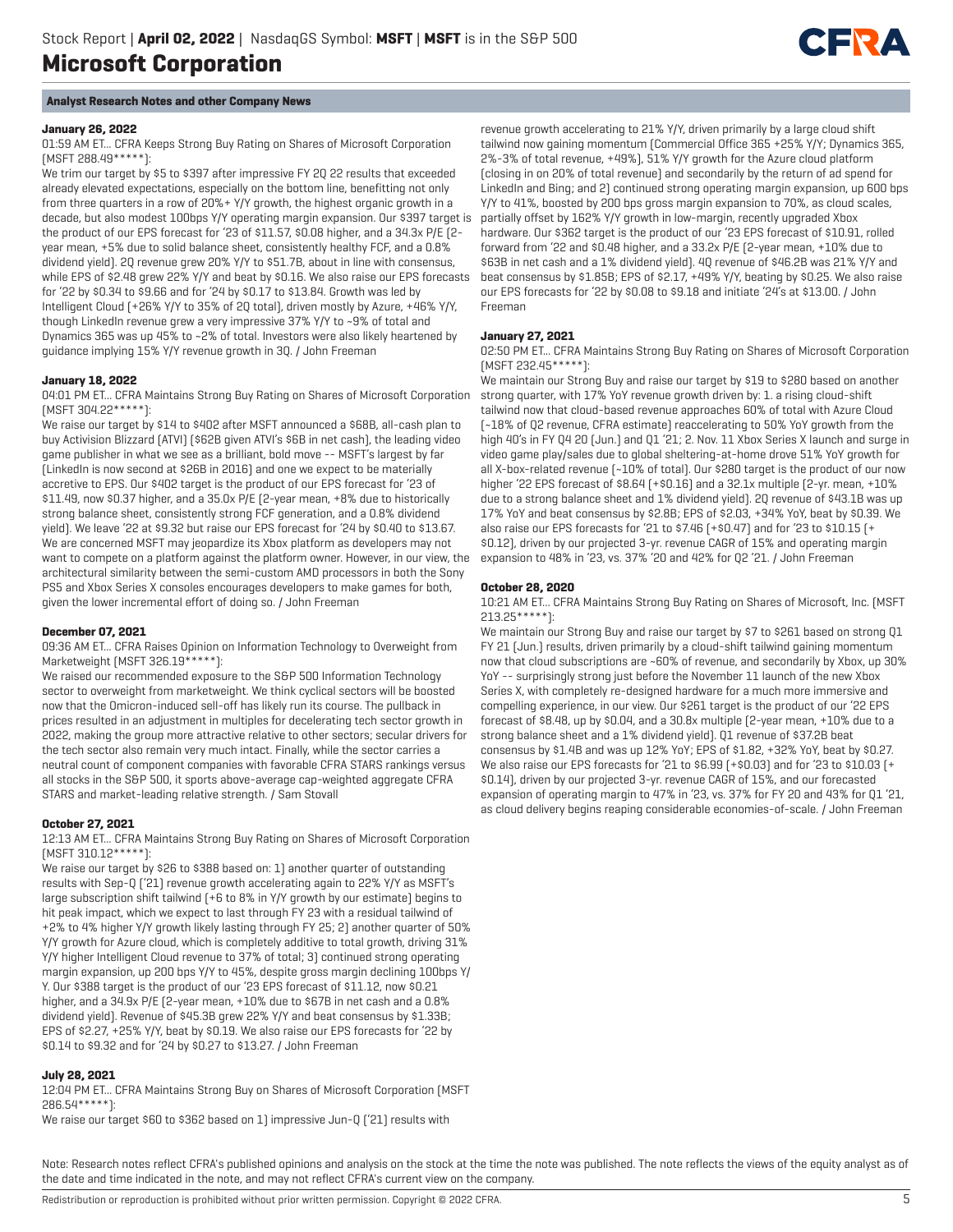

# **Analysts Recommendations**



# **Wall Street Consensus Opinion**

### **Buy**

**Wall Street Consensus vs. Performance**

For fiscal year 2022, analysts estimate that MSFT will earn USD 9.42. For fiscal year 2023, analysts estimate that MSFT's earnings per share will grow by 13.82% to USD 10.72.

|            | No. of                 |            |            |             |
|------------|------------------------|------------|------------|-------------|
|            | <b>Recommendations</b> | % of Total | 1 Mo.Prior | 3 Mos.Prior |
| Buy        | 32                     | 67         | 32         | 32          |
| Buy/Hold   | 13                     | 27         | 13         | 14          |
| Hold       |                        |            |            |             |
| Weak hold  |                        |            |            | 0           |
| Sell       |                        |            |            | 0           |
| No Opinion |                        |            |            | 2           |
| Total      | 48                     | 100        | 48         | 49          |

#### Estimates Previous Year Actual (Normalized Diluted) Current Year \*\*\*\*\* Next Year ===\*  $12$  $\mathbf{10}$  $\overline{N}$  $\overline{\mathbf{D}}$  $\overline{M}$  $\overline{A}$  $\overline{M}$  $\overline{A}$  $\overline{s}$  $\overline{0}$  $\overline{\mathsf{D}}$  $\overline{1}$ F J  $\mathsf{J}$  $\overline{N}$  $\overline{1}$  $2021$ **Fiscal Year Avg Est. High Est. Low Est. # of Est. Est. P/E** 2023 10.72 11.50 9.28 35 28.85 2022 9.42 10.45 9.07 29 32.84

| 2023 vs. 2022   |                      | $\triangle$ 14% $\triangle$ 10% $\triangle$ 2% $\triangle$ 21% $\triangledown$ -12% |      |                                                                         |        |
|-----------------|----------------------|-------------------------------------------------------------------------------------|------|-------------------------------------------------------------------------|--------|
| 03'23           | 2.59                 | - 2 7 7                                                                             | 2.22 | - 22                                                                    | 119.33 |
| 03'22           | 2 1 9                | 2.38                                                                                | 2.14 | 28                                                                      | 141.03 |
| 03'23 vs. 03'22 | $\blacktriangle$ 18% | $\triangle$ 16%                                                                     |      | $\blacktriangle$ 4% $\blacktriangledown$ -21% $\blacktriangledown$ -15% |        |

Forecasts are not reliable indicator of future performance.

**Wall Street Consensus Estimates**

Note: A company's earnings outlook plays a major part in any investment decision. S&P Global Market Intelligence organizes the earnings estimates of over 2,300 Wall Street analysts, and provides their consensus of earnings over the next two years, as well as how those earnings estimates have changed over time. Note that the information provided in relation to consensus estimates is not intended to predict actual results and should not be taken as a reliable indicator of future performance.

 $\overline{M}$ 

**Note: For all tables, graphs and charts in this report that do not cite any reference or source, the source is S&P Global Market Intelligence.**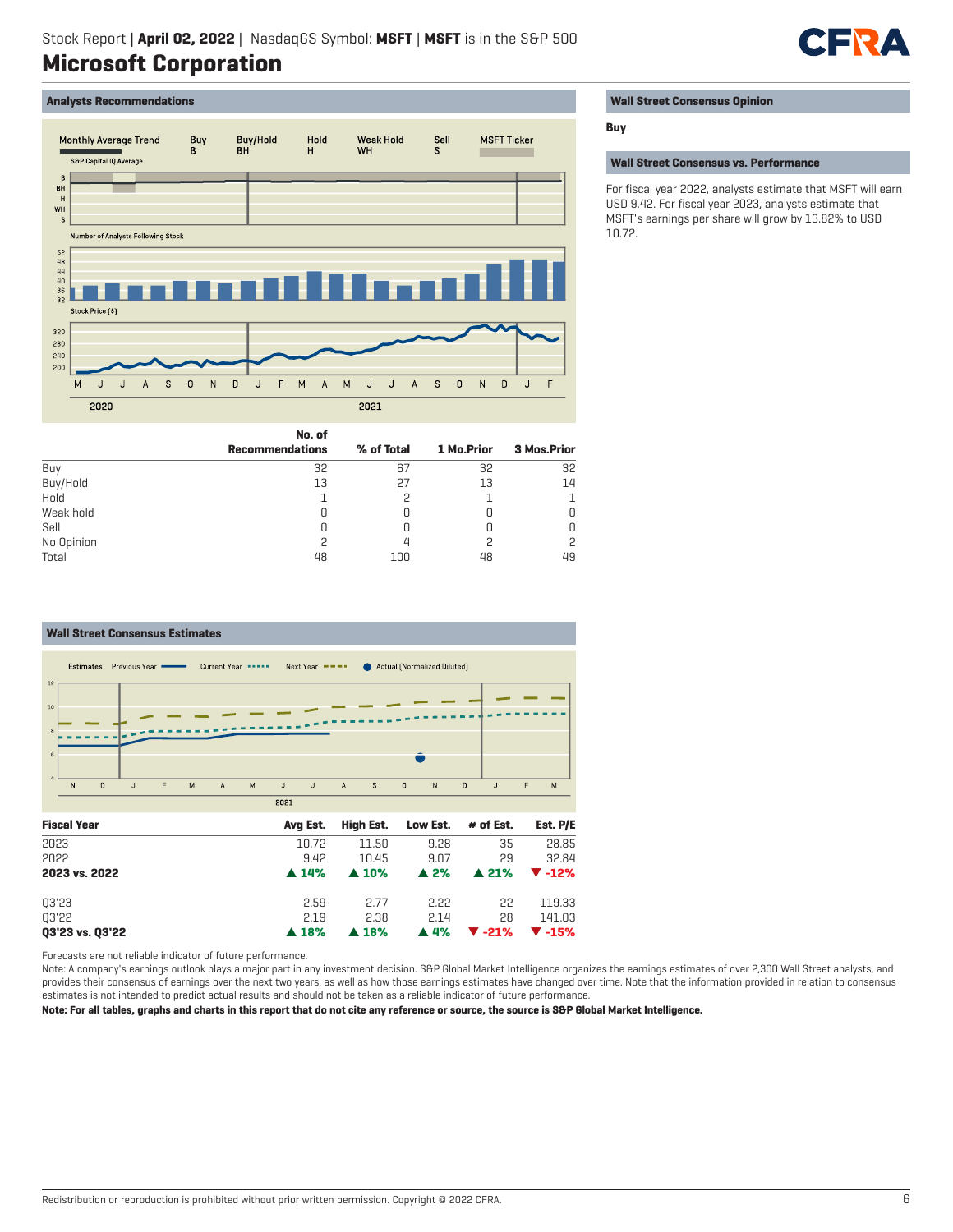

# **Glossary**

# **STARS**

Since January 1, 1987, CFRA Equity and Fund Research Services, and its predecessor S&P Capital IQ Equity Research has ranked a universe of U.S. common stocks, ADRs (American Depositary Receipts), and ADSs (American Depositary Shares) based on a given equity's potential for future performance. Similarly, we have ranked Asian and European equities since June 30, 2002. Under proprietary STARS (Stock Appreciation Ranking System), equity analysts rank equities according to their individual forecast of an equity's future total return potential versus the expected total return of a relevant benchmark (e.g., a regional index (MSCI AC Asia Pacific Index, MSCI AC Europe Index or S&P 500® Index)), based on a 12-month time horizon. STARS was designed to help investors looking to put their investment decisions in perspective. Data used to assist in determining the STARS ranking may be the result of the analyst's own models as well as internal proprietary models resulting from dynamic data inputs.

# **S&P Global Market Intelligence's Quality Ranking**

(also known as **S&P Capital IQ Earnings & Dividend Rankings**) - Growth and S&P Capital IQ Earnings & Dividend Rankings stability of earnings and dividends are deemed key elements in establishing S&P Global Market Intelligence's earnings and dividend rankings for common stocks, which are designed to capsulize the nature of this record in a single symbol. It should be noted, however, that the process also takes into consideration certain adjustments and modifications deemed desirable in establishing such rankings. The final score for each stock is measured against a scoring matrix determined by analysis of the scores of a large and representative sample of stocks. The range of scores in the array of this sample has been aligned with the following ladder of rankings:

- A+ Highest B Below Average
- A High B- Lower
- -
- A Above C Lowest
- B+ Average D In Reorganization
- NC Not Ranked

# **EPS Estimates**

CFRA's earnings per share (EPS) estimates reflect analyst projections of future EPS from continuing operations, and generally exclude various items that are viewed as special, non-recurring, or extraordinary. Also, EPS estimates reflect either forecasts of equity analysts; or, the consensus (average) EPS estimate, which are independently compiled by S&P Global Market Intelligence, a data provider to CFRA. Among the items typically excluded from EPS estimates are asset sale gains; impairment, restructuring or merger-related charges; legal and insurance settlements; in process research and development expenses; gains or losses on the extinguishment of debt; the cumulative effect of accounting changes; and earnings related to operations that have been classified by the company as discontinued. The inclusion of some items, such as stock option expense and recurring types of other charges, may vary, and depend on such factors as industry practice, analyst judgment, and the extent to which some types of data is disclosed by companies.

# **12-Month Target Price**

The equity analyst's projection of the market price a given security will command 12 months hence, based on a combination of intrinsic, relative, and private market valuation metrics, including Fair Value.

### **Abbreviations Used in Equity Research Reports**

CAGR - Compound Annual Growth Rate CAPEX - Capital Expenditures CY - Calendar Year DCF - Discounted Cash Flow DDM - Dividend Discount Model EBIT - Earnings Before Interest and Taxes EBITDA - Earnings Before Interest, Taxes, Depreciation & Amortization EPS - Earnings Per Share EV - Enterprise Value FCF - Free Cash Flow FFO - Funds From Operations FY - Fiscal Year P/E - Price/Earnings P/NAV - Price to Net Asset Value PEG Ratio - P/E-to-Growth Ratio PV - Present Value R&D - Research & Development ROCE - Return on Capital Employed ROE Return on Equity ROI - Return on Investment ROIC - Return on Invested Capital ROA - Return on Assets SG&A - Selling, General & Administrative Expenses SOTP - Sum-of-The-Parts WACC - Weighted Average Cost of Capital

# **Dividends on American Depository Receipts (ADRs) and American Depository Shares (ADSs) are net of taxes (paid in the country of origin).**

# **Qualitative Risk Assessment**

Reflects an equity analyst's view of a given company's operational risk, or the risk of a firm's ability to continue as an ongoing concern. The Qualitative Risk Assessment is a relative ranking to the U.S. STARS universe, and should be reflective of risk factors related to a company's operations, as opposed to risk and volatility measures associated with share prices. For an ETF this reflects on a capitalization-weighted basis, the average qualitative risk assessment assigned to holdings of the fund.

# **STARS Ranking system and definition:**

### **\*\*\*\*\* 5-STARS (Strong Buy):**

Total return is expected to outperform the total return of a relevant benchmark, by a notable margin over the coming 12 months, with shares rising in price on an absolute basis.

# $\star \star \star \star \star 4$ -STARS [Buy]:

Total return is expected to outperform the total return of a relevant benchmark over the coming 12 months.

# $\star \star \star \star \star 3$ -STARS (Hold):

Total return is expected to closely approximate the total return of a relevant benchmark over the coming 12 months.

# $\star\star\star\star\star$  2-STARS [Sell]:

Total return is expected to underperform the total return of a relevant benchmark over the coming 12 months.

### $\star \star \star \star \star \mathbf{1}$ -STAR (Strong Sell):

Total return is expected to underperform the total return of a relevant benchmark by a notable margin over the coming 12 months, with shares falling in price on an absolute basis.

# **Relevant benchmarks:**

In North America, the relevant benchmark is the S&P 500 Index, in Europe and in Asia, the relevant benchmarks are the MSCI AC Europe Index and the MSCI AC Asia Pacific Index, respectively.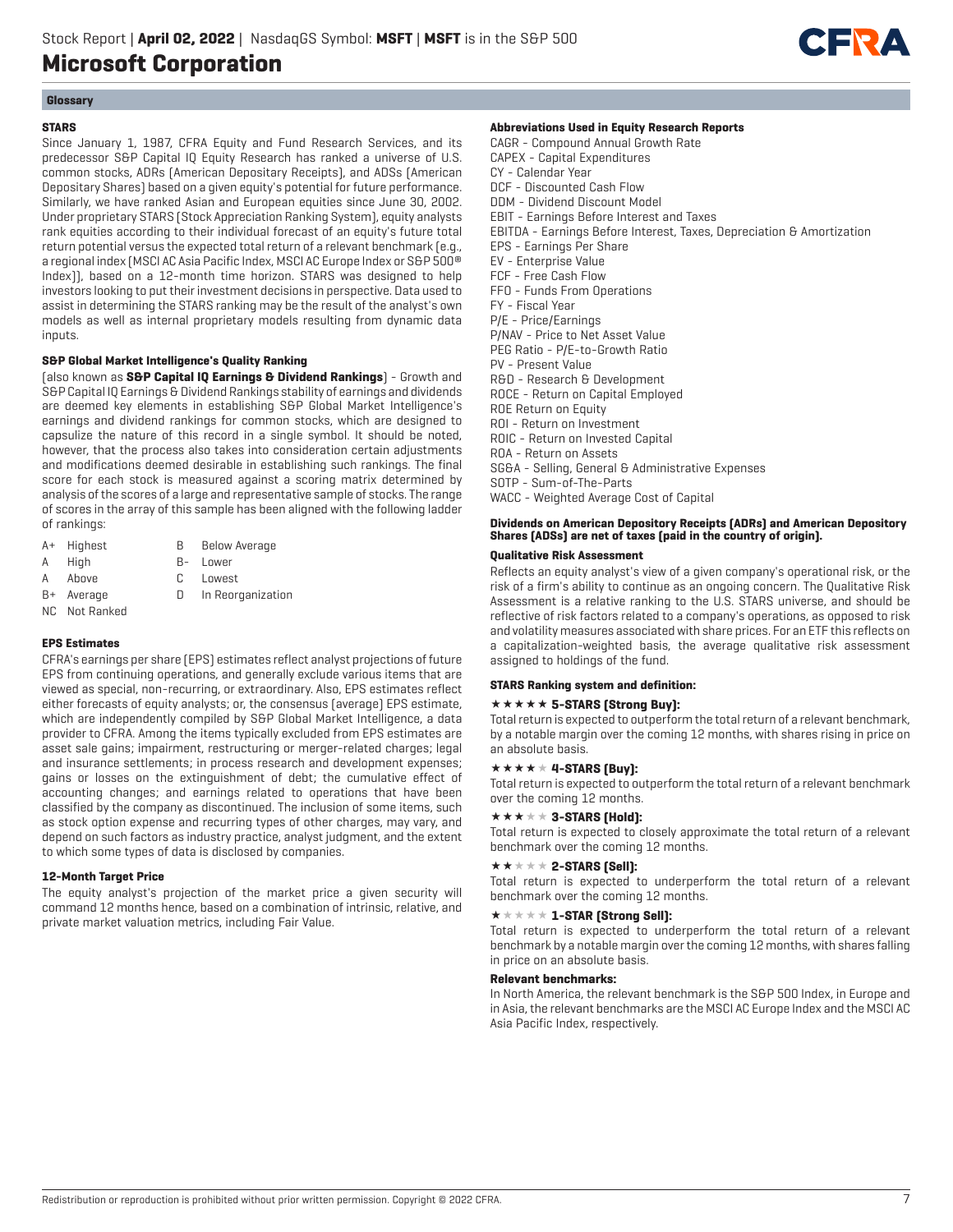

### **Disclosures**

Stocks are ranked in accordance with the following ranking methodologies:

### **STARS Stock Reports:**

Qualitative STARS rankings are determined and assigned by equity analysts. For reports containing STARS rankings refer to the Glossary section of the report for detailed methodology and the definition of STARS rankings.

### **Quantitative Stock Reports:**

Quantitative rankings are determined by ranking a universe of common stocks based on 5 measures or model categories: Valuation, Quality, Growth, Street Sentiment, and Price Momentum. In the U.S., a sixth sub-category for Financial Health will also be displayed. Percentile scores are used to compare each company to all other companies in the same universe for each model category. The five (six) model category scores are then weighted and rolled up into a single percentile ranking for that company. For reports containing quantitative rankings refer to the Glossary section seof the report for detailed methodology and the definition of Quantitative rankings.

### **STARS Stock Reports and Quantitative Stock Reports:**

The methodologies used in STARS Stock Reports and Quantitative Stock Reports (collectively, the "Research Reports") reflect different criteria, assumptions and analytical methods and may have differing rankings. The methodologies and data used to generate the different types of Research Reports are believed by the author and distributor reasonable and appropriate. Generally, CFRA does not generate reports with different ranking methodologies for the same issuer. However, in the event that different methodologies or data are used on the analysis of an issuer, the methodologies may lead to different views on the issuer, which may at times result in contradicting assessments of an issuer. CFRA reserves the right to alter, replace or vary models, methodologies or assumptions from time to time and without notice to clients.

### **STARS Stock Reports:**

Global STARS Distribution as of February 08, 2022

| Ranking | <b>North America</b> | <b>Europe</b> | Asia   | Global |  |
|---------|----------------------|---------------|--------|--------|--|
| Buv     | 43.8%                | 46.2%         | 40.0%  | 43.4%  |  |
| Hold    | 50.0%                | 47.4%         | 55.7%  | 50.7%  |  |
| Sell    | 6.2%                 | 6.4%          | 4.3%   | 5.9%   |  |
| Total   | 100.0%               | 100.0%        | 100.0% | 100.0% |  |

### **Analyst Certification:**

**STARS Stock Reports are prepared by the equity research analysts of CFRA and its affiliates and subsidiaries. Quantitative Stock Reports are prepared by CFRA. All of the views expressed in STARS Stock Reports accurately reflect the research analyst's personal views regarding any and all of the subject securities or issuers; all of the views expressed in the Quantitative Stock Reports accurately reflect the output of CFRA's algorithms and programs. Analysts generally update STARS Stock Reports at least four times each year. Quantitative Stock Reports are generally updated weekly. No part of analysts' or CFRA's compensation was, is, or will be directly or indirectly related to the specific rankings or views expressed in any Stock Report.**

### **About CFRA Equity Research:**

This Research Report is published and originally distributed by Accounting Research & Analytics, LLC d/b/a CFRA ("CFRA US"), with the following exceptions: In the UK/EU/EEA, it is published and originally distributed by CFRA UK Limited ("CFRA UK"), which is regulated by the Financial Conduct Authority (No. 775151), and in Malaysia by CFRA MY Sdn Bhd (Company No. 683377-A) ("CFRA Malaysia"), which is regulated by Securities Commission Malaysia, (No. CMSL/A0181/2007) under license from CFRA US. These parties and their subsidiaries maintain no responsibility for reports redistributed by third parties such as brokers or financial advisors.

### **General Disclosure**

### **Notice to all jurisdictions:**

Where Research Reports are made available in a language other than English and in the case of inconsistencies between the English and translated versions of a Research Report, the English version will control and supersede any ambiguities between such versions. Neither CFRA nor its affiliates guarantee the accuracy of any translation.

The content of this report and the opinions expressed herein are those of CFRA based upon publicly-available information that CFRA believes to be reliable and the opinions are subject to change without notice. This analysis has not been submitted to, nor received approval from, the United States Securities and Exchange Commission or any other regulatory body. CFRA AND ALL RELATED ENTITIES SPECIFICALLY DISCLAIM ALL WARRANTIES, EXPRESS OR IMPLIED, to the full extent permitted by law, regarding the accuracy, completeness, or usefulness of this information and assumes no liability with respect to the consequences of relying on this information for investment or other purposes.

No content in this Research Report may be modified, reverse engineered, reproduced or distributed in any form by any means, or stored in a database or retrieval system, without the prior written permission of CFRA, or used for any unlawful or unauthorized purposes. Neither CFRA nor its third-party providers, as well as its/their directors, officers, shareholders, employees or agents, guarantee the accuracy, completeness, timeliness or availability of the content herein

### **Past performance is not necessarily indicative of future results.**

This document may contain forward-looking statements or forecasts; such forecasts are

not a reliable indicator of future performance.

This report is not intended to, and does not, constitute an offer or solicitation to buy and sell securities or engage in any investment activity. This report is for informational purposes only. Statements in this report are not made with respect to any particular investor or type of investor. Securities, financial instruments or strategies mentioned herein may not be suitable for all investors and this material is not intended for any specific investor and does not take into account an investor's particular investment objectives, financial situations or needs. Before acting on anything in this report, you should consider whether it is suitable for your particular circumstances and, if necessary, seek professional advice. CFRA may license certain intellectual property or provide services to, or otherwise have a business relationship with, certain issuers of securities that are the subject of CFRA research reports, including exchange-traded investments whose investment objective is to substantially replicate the returns of a proprietary index of CFRA. In cases where CFRA is paid fees that are tied to the amount of assets invested in a fund or the volume of trading activity in a fund, investment in the fund may result in CFRA receiving compensation in addition to the subscription fees or other compensation for services rendered by CFRA, however, no part of CFRA's compensation for services is tied to any particular viewpoint or rating. Additional information on a subject company may be available upon request.

CFRA's financial data provider is S&P Global Market Intelligence. THIS DOCUMENT CONTAINS COPYRIGHTED AND TRADE SECRET MATERIAL DISTRIBUTED UNDER LICENSE FROM S&P GLOBAL MARKET INTELLIGENCE. FOR RECIPIENT'S INTERNAL USE ONLY.

The Global Industry Classification Standard (GICS®) was developed by and/or is the exclusive property of MSCI, Inc. and S&P Global Market Intelligence. GICS is a service mark of MSCI and S&P Global Market Intelligence and has been licensed for use by CFRA.

### **Other Disclaimers and Notices**

Certain information in this report is provided by S&P Global, Inc. and/or its affiliates and subsidiaries (collectively "S&P Global"). Such information is subject to the following disclaimers and notices: "Copyright © 2018, S&P Global Market Intelligence (and its affiliates as applicable). All rights reserved. Nothing contained herein is investment advice and a reference to a particular investment or security, a credit rating or any observation concerning a security or investment provided by S&P Global is not a recommendation to buy, sell or hold such investment or security or make any other investment decisions. This may contain information obtained from third parties, including ratings from credit ratings agencies. Reproduction and distribution of S&P Global's information and third party content in any form is prohibited except with the prior written permission of S&P Global or the related third party, as applicable. Neither S&P Global nor its third party providers guarantee the accuracy, completeness, timeliness or availability of any information, including ratings, and are not responsible for any errors or omissions (negligent or otherwise), regardless of the cause, or for the results obtained from the use of such information or content. S&P GLOBAL AND ITS THIRD PARTY CONTENT PROVIDERS GIVE NO EXPRESS OR IMPLIED WARRANTIES, INCLUDING, BUT NOT LIMITED TO, ANY WARRANTIES OF MERCHANTABILITY OR FITNESS FOR A PARTICULAR PURPOSE OR USE AND ALL S&P INFORMATION IS PROVIDED ON AN AS-IS BASIS. S&P GLOBAL AND ITS THIRD PARTY CONTENT PROVIDERS SHALL NOT BE LIABLE FOR ANY DIRECT, INDIRECT, INCIDENTAL, EXEMPLARY, COMPENSATORY, PUNITIVE, SPECIAL OR CONSEQUENTIAL DAMAGES, COSTS, EXPENSES, LEGAL FEES, OR LOSSES (INCLUDING LOST INCOME OR PROFITS AND OPPORTUNITY COSTS OR LOSSES CAUSED BY NEGLIGENCE) IN CONNECTION WITH ANY USE OF THEIR INFORMATION OR CONTENT, INCLUDING RATINGS. Credit ratings are statements of opinions and are not statements of fact or recommendations to purchase, hold or sell securities. They do not address the suitability of securities or the suitability of securities for investment purposes, and should not be relied on as investment advice."